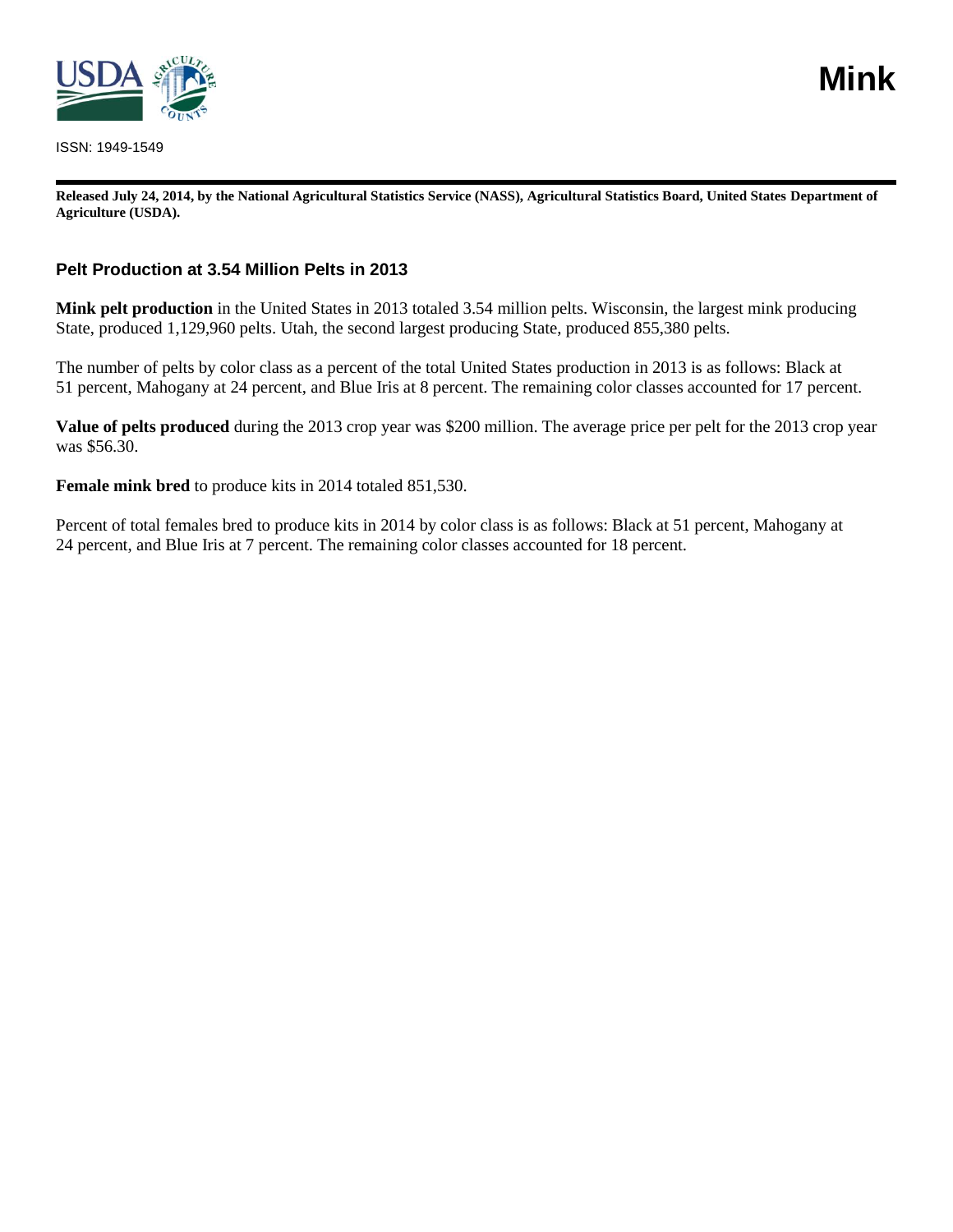## **Mink Pelts Produced – United States**



# **Mink Average Price Per Pelt – United States**

Dollars

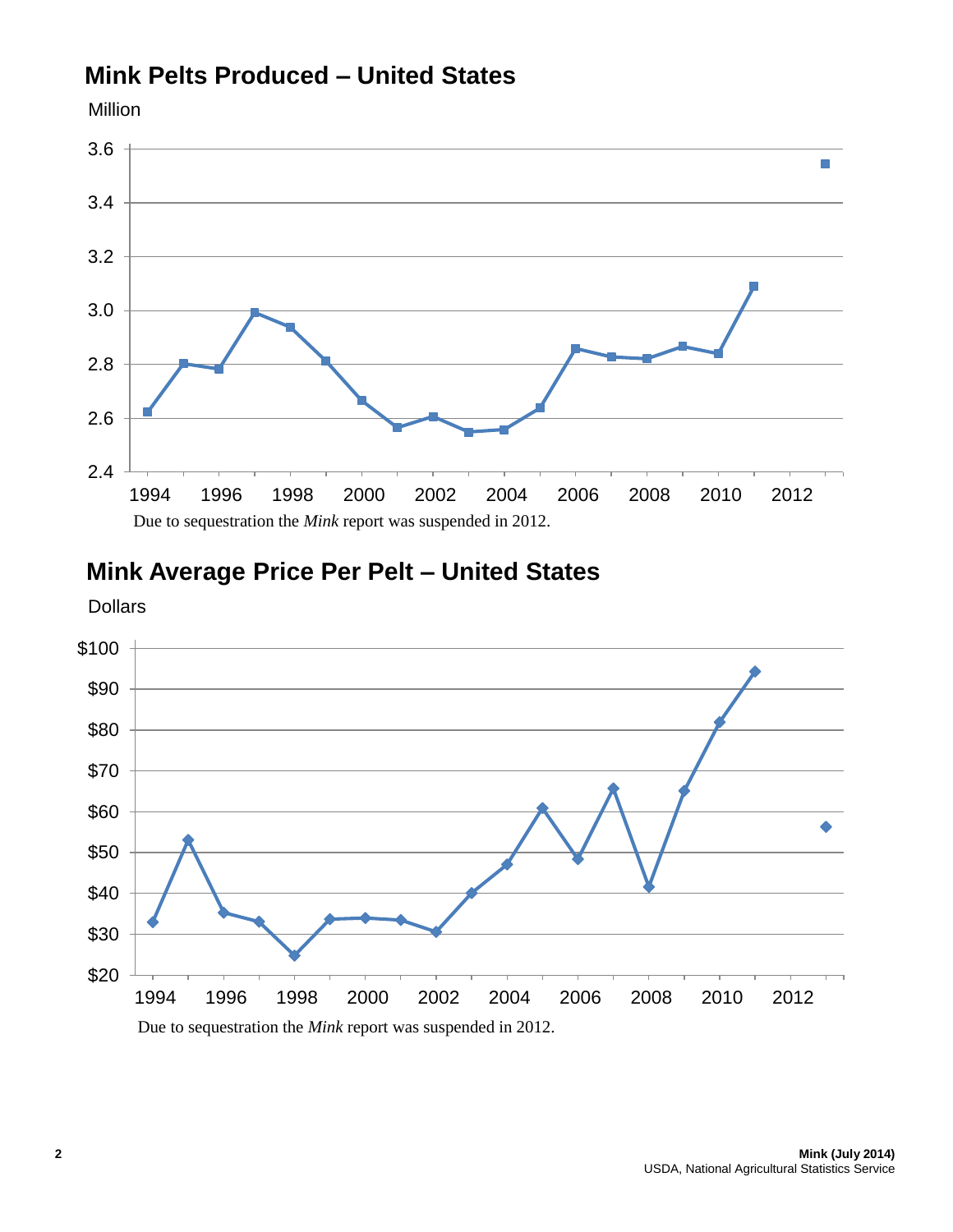## **Mink Pelts Produced and Females Bred by Color Class – United States: 2013-2014**

|             | Pelts produced                                                                                                      | Females bred to produce kits                                                                              |  |  |
|-------------|---------------------------------------------------------------------------------------------------------------------|-----------------------------------------------------------------------------------------------------------|--|--|
| Color class | 2013                                                                                                                | 2014                                                                                                      |  |  |
|             | (number)                                                                                                            | (number)                                                                                                  |  |  |
|             | 1,794,900<br>93,230<br>111,700<br>105,100<br>265,300<br>866,620<br>101,480<br>13,600<br>38,260<br>132,750<br>21,670 | 431,350<br>19,430<br>26,310<br>29,480<br>63,210<br>205,240<br>18,250<br>4,610<br>9,910<br>39,040<br>4.700 |  |  |
| Total       | 3,544,610                                                                                                           | 851,530                                                                                                   |  |  |

## **Mink Pelts Produced, Average Price, and Value – United States: 1994-2013**

| Year                                                                                      | Pelts<br>produced                                                                                                         | Average marketing<br>price                                                            | Value of<br>mink pelts                                                                                                                      |  |
|-------------------------------------------------------------------------------------------|---------------------------------------------------------------------------------------------------------------------------|---------------------------------------------------------------------------------------|---------------------------------------------------------------------------------------------------------------------------------------------|--|
|                                                                                           | (number)                                                                                                                  | (dollars)                                                                             | (dollars)                                                                                                                                   |  |
| 1994<br>1995<br>1996<br>1997<br>1998<br>1999<br>2000                                      | 2,623,200<br>2,803,100<br>2,783,200<br>2,993,300<br>2,938,100<br>2,812,500<br>2,666,100                                   | 33.00<br>53.10<br>35.30<br>33.10<br>24.80<br>33.70<br>34.00                           | 86,565,600<br>148,844,610<br>98,246,960<br>99,078,230<br>72,864,880<br>94,781,250<br>90,647,400                                             |  |
| 2001                                                                                      | 2,565,300<br>2,607,300<br>2,549,000                                                                                       | 33.50<br>30.60<br>40.10                                                               | 85,937,550<br>79,783,380<br>102,214,900                                                                                                     |  |
| 2004<br>2005<br>2006<br>2007<br>2008<br>2009<br>2010<br>2011<br>2012 <sup>1</sup><br>2013 | 2,558,100<br>2,637,800<br>2,858,800<br>2,828,200<br>2,820,700<br>2,866,700<br>2,840,200<br>3,091,470<br>(NA)<br>3,544,610 | 47.10<br>60.90<br>48.40<br>65.70<br>41.60<br>65.10<br>81.90<br>94.30<br>(NA)<br>56.30 | 120,486,510<br>160,642,020<br>138,365,920<br>185,812,740<br>117,341,120<br>186,622,170<br>232,612,380<br>291,525,621<br>(NA)<br>199,561,543 |  |

(NA) Not available.

Due to sequestration the *Mink* report was suspended.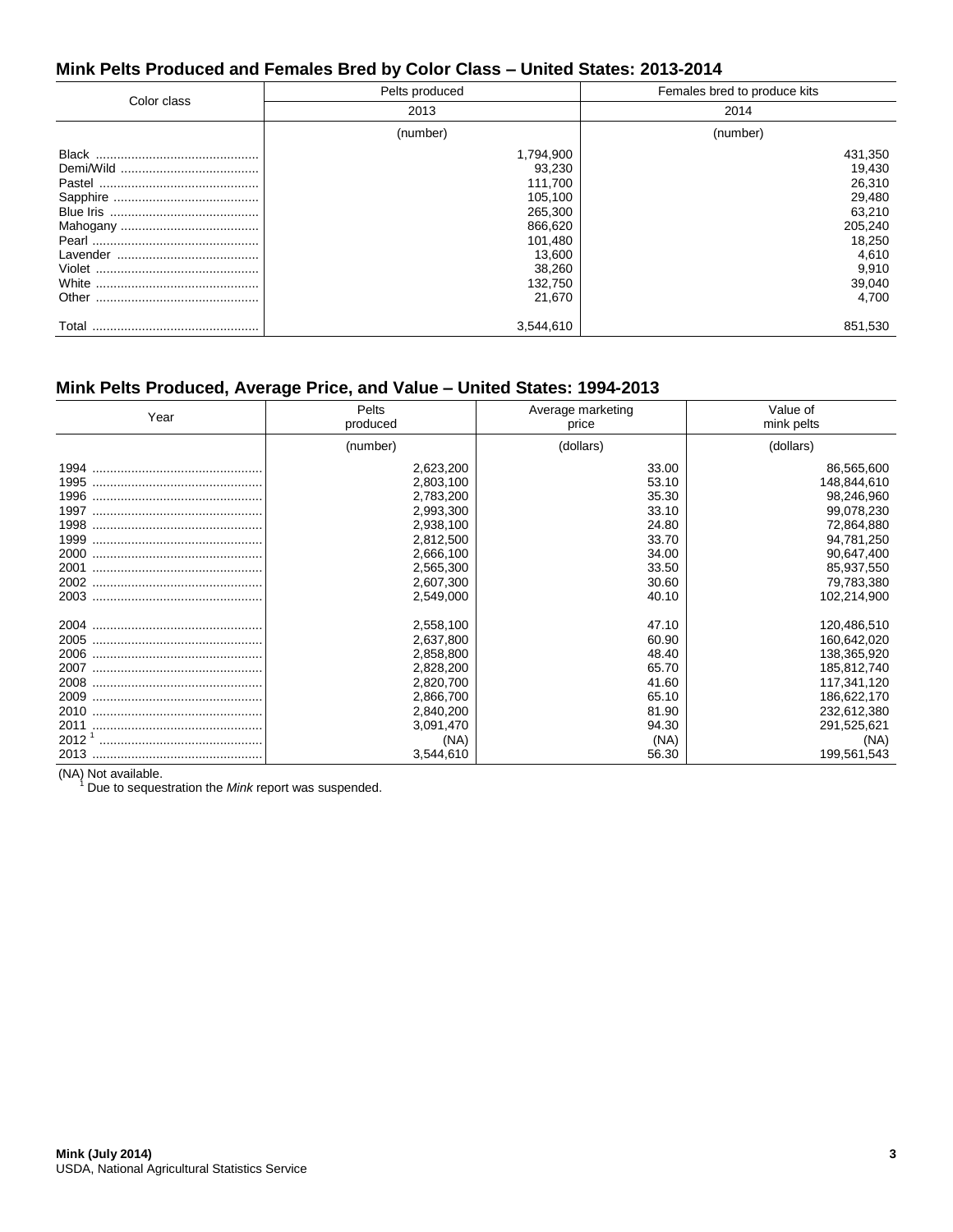#### **Pelts Produced by Color Class – Selected States and United States: 2013**

| <b>States</b>                | <b>Black</b> | Demi/Wild | Pastel   | Sapphire | <b>Blue Iris</b> | Mahogany             |
|------------------------------|--------------|-----------|----------|----------|------------------|----------------------|
|                              | (number)     | (number)  | (number) | (number) | (number)         | (number)             |
|                              | 143,000      | 7,000     | 3,200    | 12,500   | 3,300            | 164,000              |
|                              | 63,000       |           |          | (D)      |                  | (D)                  |
|                              | 67,000       | (D)       | (D)      | (D)      | (D)              | 36,000               |
|                              | 39,000       |           | (D)      | (D)      | (D)              | 2,700                |
|                              | 71,000       | 29,000    | (D)      | (D)      | 34,000           | 86,000               |
|                              | 4,200        | (D)       | (D)      |          | (D)              | (D)                  |
|                              | 66,000       | (D)       |          | (D)      | (D)              | 30,000               |
|                              | 197,000      | (D)       |          | (D)      | 76,000           | (D)                  |
| Pennsylvania                 | 33,000       | (D)       | 11,000   | 6,500    | 18,500           | (D)                  |
| South Dakota                 | (D)          | (D)       | (D)      |          |                  | (D)                  |
|                              | 295,000      | 31,000    | (D)      | 35,000   | 2,300            | 365,000              |
| Washington                   | 67,000       |           | (D)      |          | (D)              | (D)                  |
|                              | 730,000      | (D)       | 27,000   | 37,000   | 108,000          | 101,000              |
| Other States <sup>1</sup>    | 19,700       | 26,230    | 70,500   | 14,100   | 23,200           | 81,920               |
| United States                | 1,794,900    | 93,230    | 111,700  | 105,100  | 265,300          | 866,620              |
| <b>States</b>                | Pearl        | Lavender  | Violet   | White    | Other            | Total $\overline{2}$ |
|                              | (number)     | (number)  | (number) | (number) | (number)         | (number)             |
|                              |              | (D)       | 760      |          | (D)              | 345,590              |
|                              | (D)          |           |          | (D)      |                  | 97,180               |
|                              |              |           |          |          |                  |                      |
|                              |              |           |          | (D)      |                  | 109,640              |
|                              |              |           |          | 6,000    |                  | 56,500               |
| Minnesota                    |              |           | (D)      | (D)      |                  | 244,520              |
|                              |              |           |          | (D)      |                  | 18,330               |
|                              |              |           |          | (D)      |                  | 104,900              |
|                              |              |           |          |          |                  | 309,350              |
|                              | (D)          | (D)       | (D)      | (D)      | (D)              |                      |
| Pennsylvania<br>South Dakota | (D)          |           | (D)      |          |                  | 79,530<br>(D)        |
|                              | (D)          |           |          |          |                  | 855,380              |
| Washington                   |              | (D)       | (D)      | (D)      | (D)              | 95,000               |
|                              | (D)          | 11,500    | (D)      | 93,000   | 7,500            | 1,129,960            |
| Other States <sup>1</sup>    | 101,480      | 2,100     | 37,500   | 33,750   | 14,170           | 98,730               |

- Represents zero.

(D) Withheld to avoid disclosing data for individual operations.<br><sup>1</sup> Other States also includes some pelts from the above listed States that were not published to avoid disclosing individual operations.

 $2$  Published color classes may not add to the State total to avoid disclosing individual operations.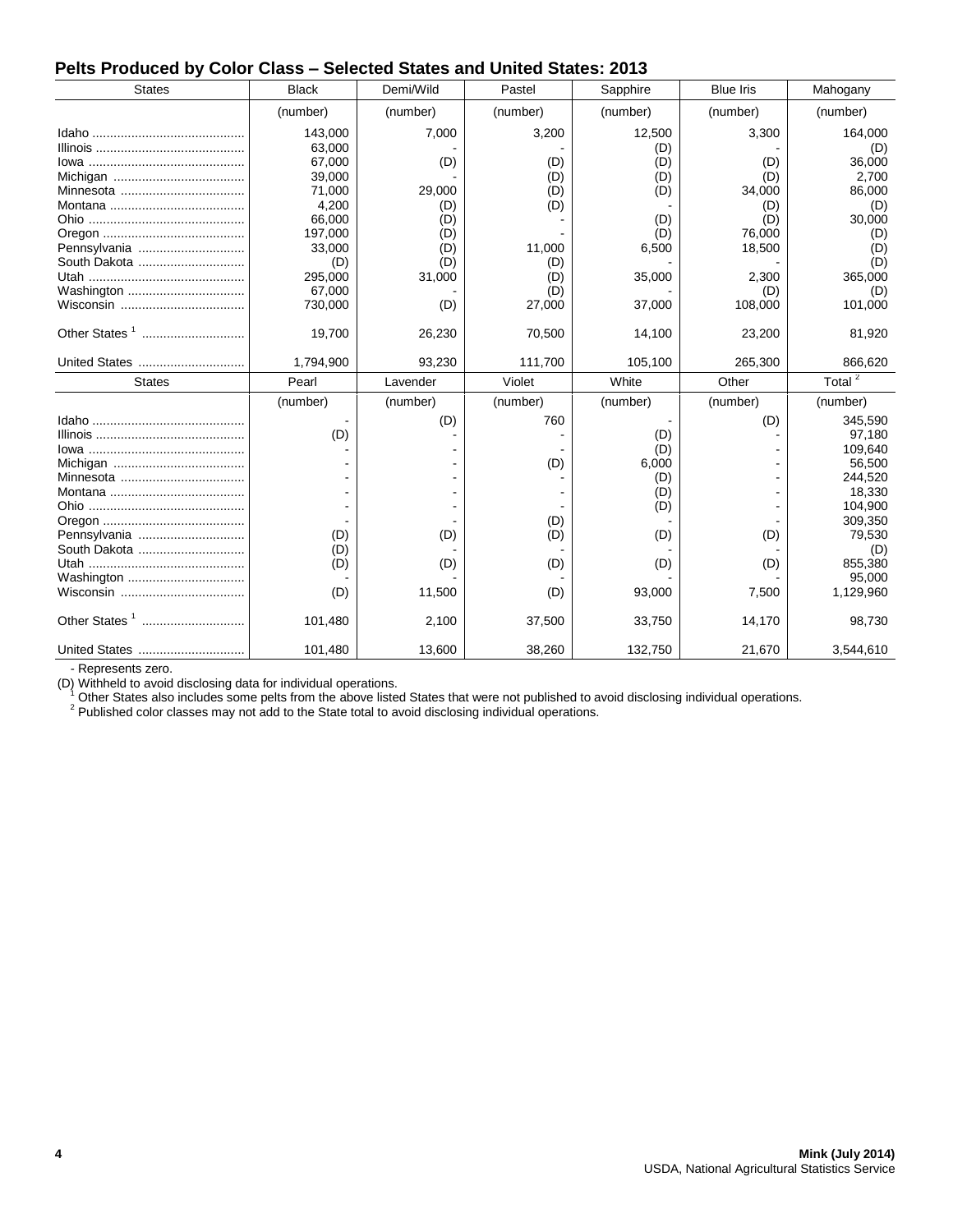#### **Female Mink Bred to Produce Kits by Color Class – Selected States and United States: 2014**

| <b>States</b>             | <b>Black</b>     | Demi/Wild  | Pastel     | Sapphire       | <b>Blue Iris</b> | Mahogany             |
|---------------------------|------------------|------------|------------|----------------|------------------|----------------------|
|                           | (number)         | (number)   | (number)   | (number)       | (number)         | (number)             |
|                           | 35,000<br>19,500 | 1,700      | 1,100      | 4,100<br>(D)   | (D)              | 40,000<br>(D)        |
|                           | 18,500           | (D)        | (D)        | (D)            | (D)              | 11,000               |
|                           | 12,000<br>17,000 | 6,000      | (D)<br>(D) | (D)<br>(D)     | (D)<br>8,500     | 1,100<br>24,000      |
|                           | 1,600            | (D)        | (D)        |                | (D)              | 2,700                |
|                           | 15,000           | (D)        |            | (D)            | (D)              | 7,000                |
| Pennsylvania              | 42,000<br>7,000  | (D)<br>(D) | 1,900      | 2,700<br>2,400 | 16,000<br>4,700  | (D)<br>(D)           |
| South Dakota              | (D)              | (D)        | (D)        |                |                  | (D)                  |
| Washington                | 77,000<br>17,500 | (D)        | (D)<br>(D) | 9,000          | 750<br>(D)       | 80,000<br>(D)        |
|                           | 168,000          | 290        | 7,000      | 10,000         | 27,000           | 27,000               |
|                           | 1,250            | 11,440     | 16,310     | 1,280          | 6,260            | 12,440               |
| United States             | 431,350          | 19,430     | 26,310     | 29,480         | 63,210           | 205,240              |
| <b>States</b>             | Pearl            | Lavender   | Violet     | White          | Other            | Total $\overline{2}$ |
|                           | (number)         | (number)   | (number)   | (number)       | (number)         | (number)             |
|                           |                  | (D)        | (D)        |                | (D)              | 85,660               |
|                           | (D)              |            |            | (D)<br>(D)     |                  | 27,590<br>31,290     |
|                           |                  |            | (D)        | 1,700          |                  | 17,500               |
|                           |                  |            |            | 3,500          |                  | 62,910               |
|                           |                  |            |            | (D)<br>(D)     |                  | 6,410<br>24,260      |
|                           |                  |            | (D)        |                |                  | 67,900               |
| Pennsylvania              | (D)              | (D)        | (D)        | (D)            | (D)              | 18,700               |
| South Dakota              |                  |            |            |                |                  | (D)                  |
|                           | (D)              |            |            |                |                  |                      |
| Washington                | (D)              | (D)        | (D)        | 230            | (D)              | 200,680<br>23,900    |
|                           |                  | 3,700      | (D)        | 28,000         | 2,000            | 276,990              |
| Other States <sup>1</sup> | 18,250           | 910        | 9,910      | 5,610          | 2,700            | 7,740                |

- Represents zero.

(D) Withheld to avoid disclosing data for individual operations.

Other States also includes some females bred from the above listed States that were not published to avoid disclosing individual operations.

<sup>2</sup> Published color classes may not add to the State total to avoid disclosing individual operations.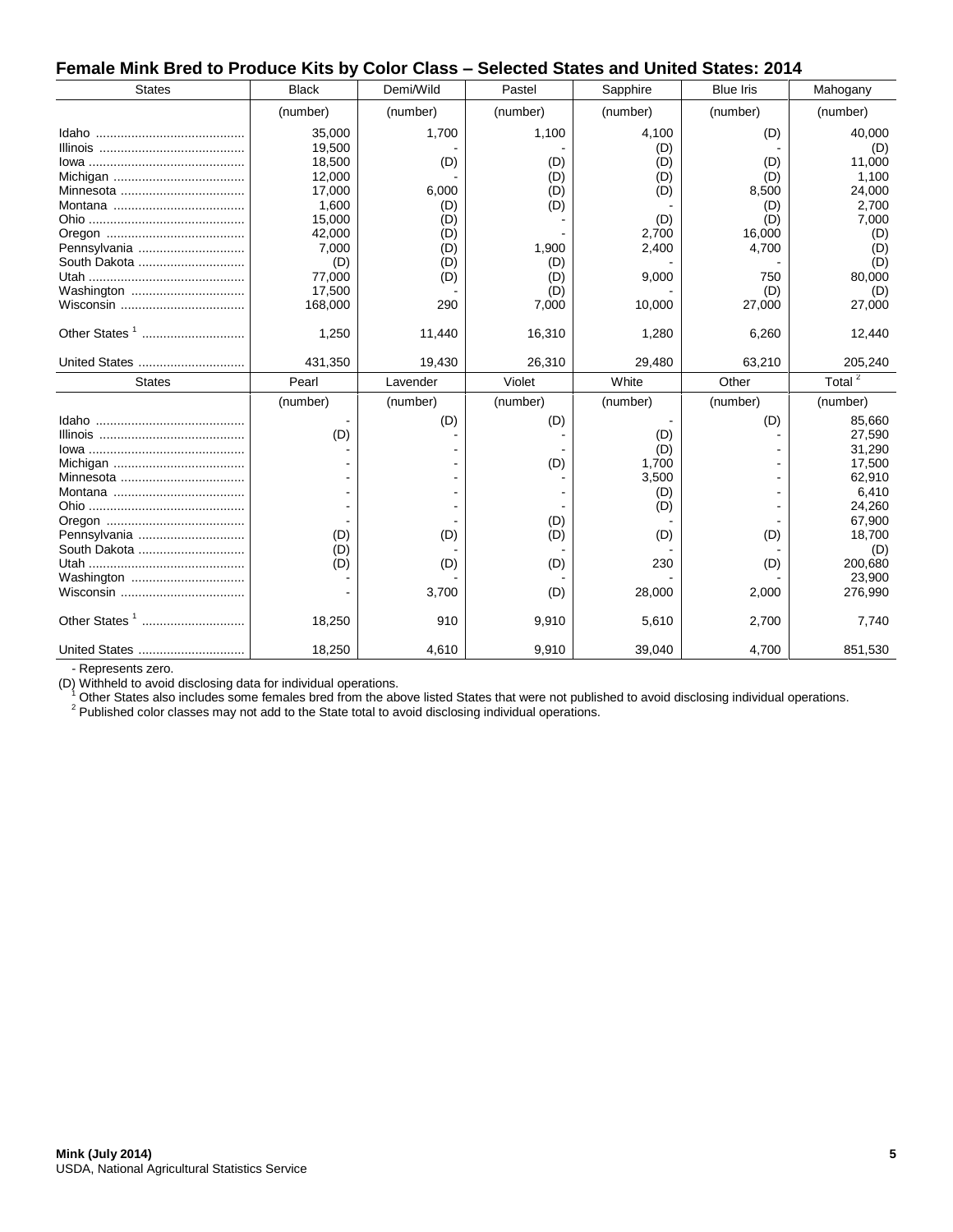## **Statistical Methodology**

**Survey Procedures:** Mink production data are collected from early May through late May from all known producers. Individual NASS Field Offices maintain a list of all known mink producers and use known sources of producers to update their lists. All known mink producers are mailed a questionnaire and given adequate time to respond by mail. Those who do not respond by mail are telephoned or enumerated in person. Care is exercised to account for all operations. Major auction houses, which handle producer sales, provide mink pelt price data in June. Prices are collected at the point of first sale, before marketing costs are deducted.

**Estimation Procedures:** All data are analyzed for unusual values. Data from each operation are compared to their own past operating profile and to trends from similar operations. Data for missing operations are estimated based on similar operations or historical data. Field offices prepare these estimates by using a combination of survey indications and historic trends. Individual State estimates are reviewed by the Agricultural Statistics Board for reasonableness.

**Revision Policy:** Revisions to previous estimates are made to improve year-to-year and item-to-item relationships. Estimates for the previous year are subject to revision when current estimates are made. Estimates will also be reviewed after data from the five-year Census of Agriculture are available. No revisions will be made after that date.

**Reliability:** Mink production estimates are based on a census of all known active producers and therefore, have no sampling variability. However, estimates are subject to errors such as omissions, duplication, mistakes in reporting, recording, and processing data. While these errors cannot be measured directly, they are minimized through strict quality control in the data collection process and a careful review of all reported data for consistency and reasonableness.

To assist in evaluating the reliability of the estimates in this report, the "Root Mean Square Error" is shown for selected items in the following table. The "Root Mean Square Error" is a statistical measure based on past performance and is computed using the differences between first and final estimates. The "Root Mean Square Error" for mink pelts produced over the past 10 years is 0.5 percent. This means that chances are 2 out of 3 that the final estimate will not be above or below the current estimate of 3.54 million pelts by more than 0.5 percent. Chances are 9 out of 10 that the difference will not exceed 0.9 percent.

| [Based on data for the past ten years] |                           |                                   |                                              |          |         |                     |              |
|----------------------------------------|---------------------------|-----------------------------------|----------------------------------------------|----------|---------|---------------------|--------------|
| Item                                   | Root mean<br>square error | 90 percent<br>confidence<br>level | Difference between first and latest estimate |          |         |                     |              |
|                                        |                           |                                   | Average                                      | Smallest | Largest | Years               |              |
|                                        |                           |                                   |                                              |          |         | <b>Below latest</b> | Above latest |
|                                        | (percent)                 | (percent)                         | (1,000)                                      | (1,000)  | (1,000) | (number)            | (number)     |
|                                        | 0.5                       | 0.9                               | 9                                            | 0        | 34      |                     |              |
| Females bred<br>                       | 0.9                       | 1.7                               | 4                                            | 0        | 15      |                     |              |

## **Reliability of Mink Estimates**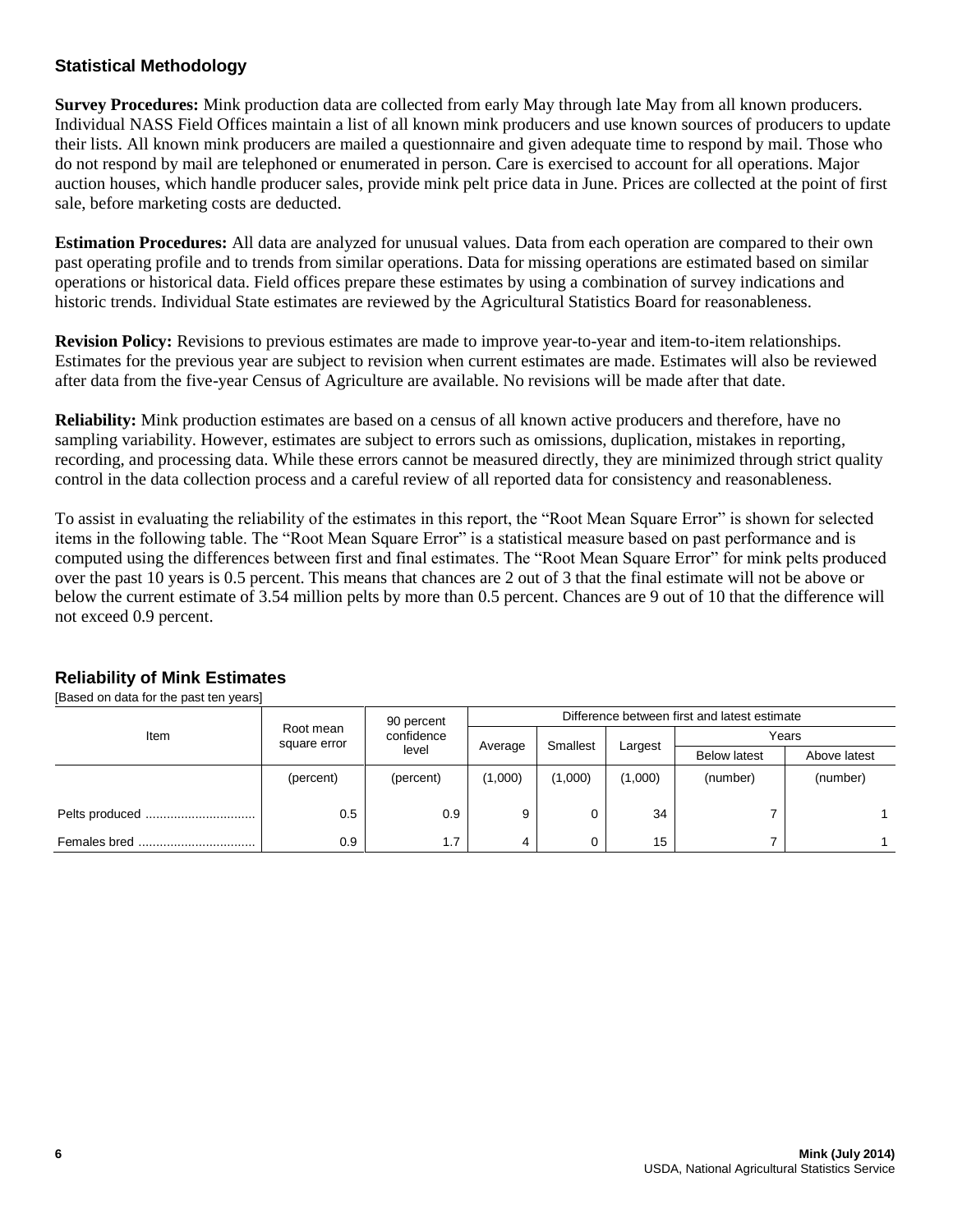## **Information Contacts**

Listed below are the commodity specialists in the Livestock Branch of the National Agricultural Statistics Service to contact for additional information. E-mail inquiries may be sent to nass@nass.usda.gov